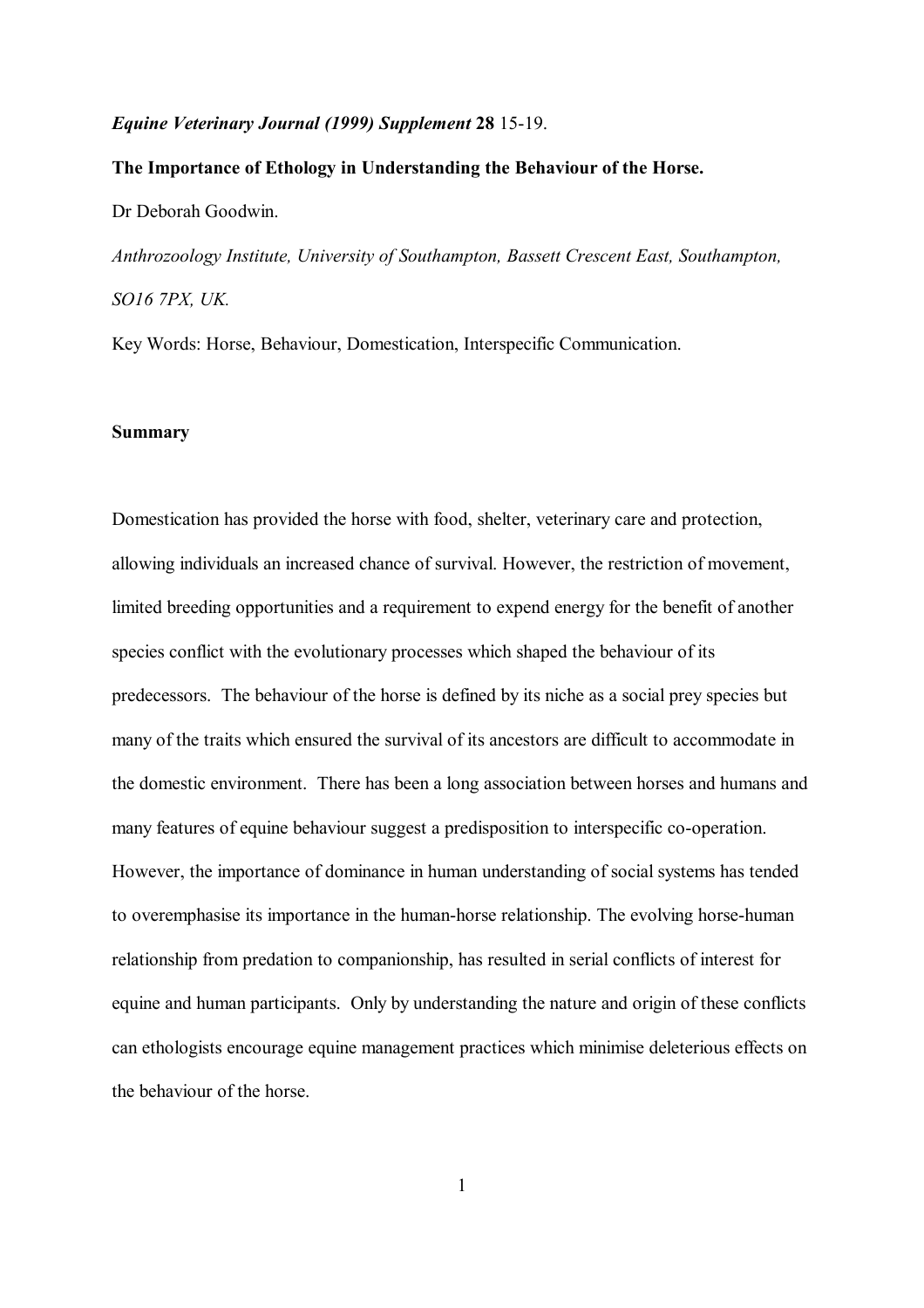# **Introduction**

Evolution affects an animal's physical characteristics and its behaviour through natural selection. Evidence for the effects of evolution on the structure of early equids is particularly abundant in the fossil record. There is far less evidence for behavioural evolution. However, due to the abundance of equids at some important North American sites it is possible to gain some clues about the paeleoethology of these early equids. MacFadden (1996) describes a spectrum of social structures in early equid species consistent with differences in body size, habitat and sexual dimorphism. This ranged from small solitary forest browsers to polygynous harems of large plains dwelling grazers. The behaviour of an animal is its most potent interaction with the environment and largely determines its success in survival and reproduction. Ethology, therefore, seeks to explain how the behaviour of an animal in its natural environment contributes to the survival of the maximum number of its offspring and relatives.

For domestic animals the effects of natural selection have largely been replaced by artificial selection by humans, who control access to resources such as food, shelter and mates. The effects of artificial selection on the physical characteristics of domestic animals has received scientific attention for over a century (Darwin 1899, Clutton-Brock 1992 pp 154-164) but, evolutionary effects on behaviour are less well documented. By comparing the behaviour of domestic animals with their ancestral species we have the opportunity to investigate the effects of evolution on behaviour (Goodwin *et al.* 1997). Ethological methods can also be used to observe the behaviour of domestic and captive animals and to assess the behavioural effects of changes in diet, housing and management.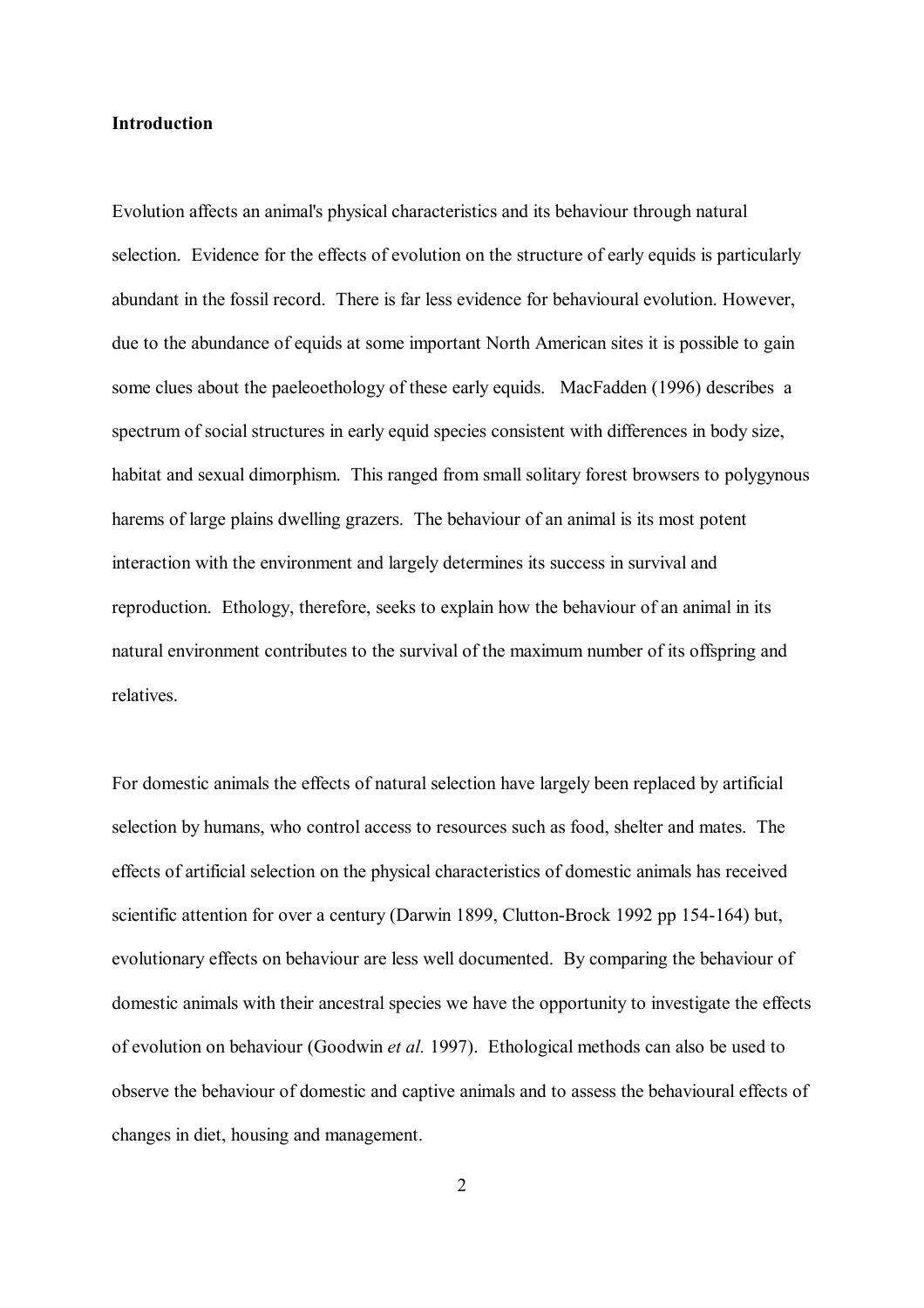Equids are social animals, preferring to associate with others of their own kind but also accepting other species as companions. For the ancestral horse, like many large grazing herbivores, group-living was an important survival strategy, reducing an individual's immediate chances of being consumed and increasing the chances that an approaching predator will be detected. Today this is seen most clearly in the large mixed groups of zebra, Wildebeest and other ungulates on African savannah. Domestic equids are, therefore, pre-adapted to forming associations with other species and responding to the warning signals in the body language of other species. Though these traits began as a survival strategy in the free-living animal they have been exploited during domestication. However, human cultural transmission of ideas regarding the interpretation of equine behaviour have historically been associated with rights of passage, social status and the dominion of man over the animals, and so can be extraordinarily resistant to change. This has resulted in misunderstandings about the motivation of equine behaviour which persist to the present day, some examples of which will be discussed later.

# **Domestication**

The earliest evidence for horses being associated with human culture comes from cave paintings made in France and Spain around 15,000 years ago, when they were hunted for meat and hides. This hunting probably played a significant part in the extinction of the wild horses in Eurasia, as from around 9000 years ago remains of wild horses at archaeological sites became rare (Clutton-Brock 1992 pp 11-15). It was not until about 6000 years ago that evidence for specialised exploitation of the horse appears at archaeological sites in the Ukraine, though whether the remains of horses there come from wild or domestic populations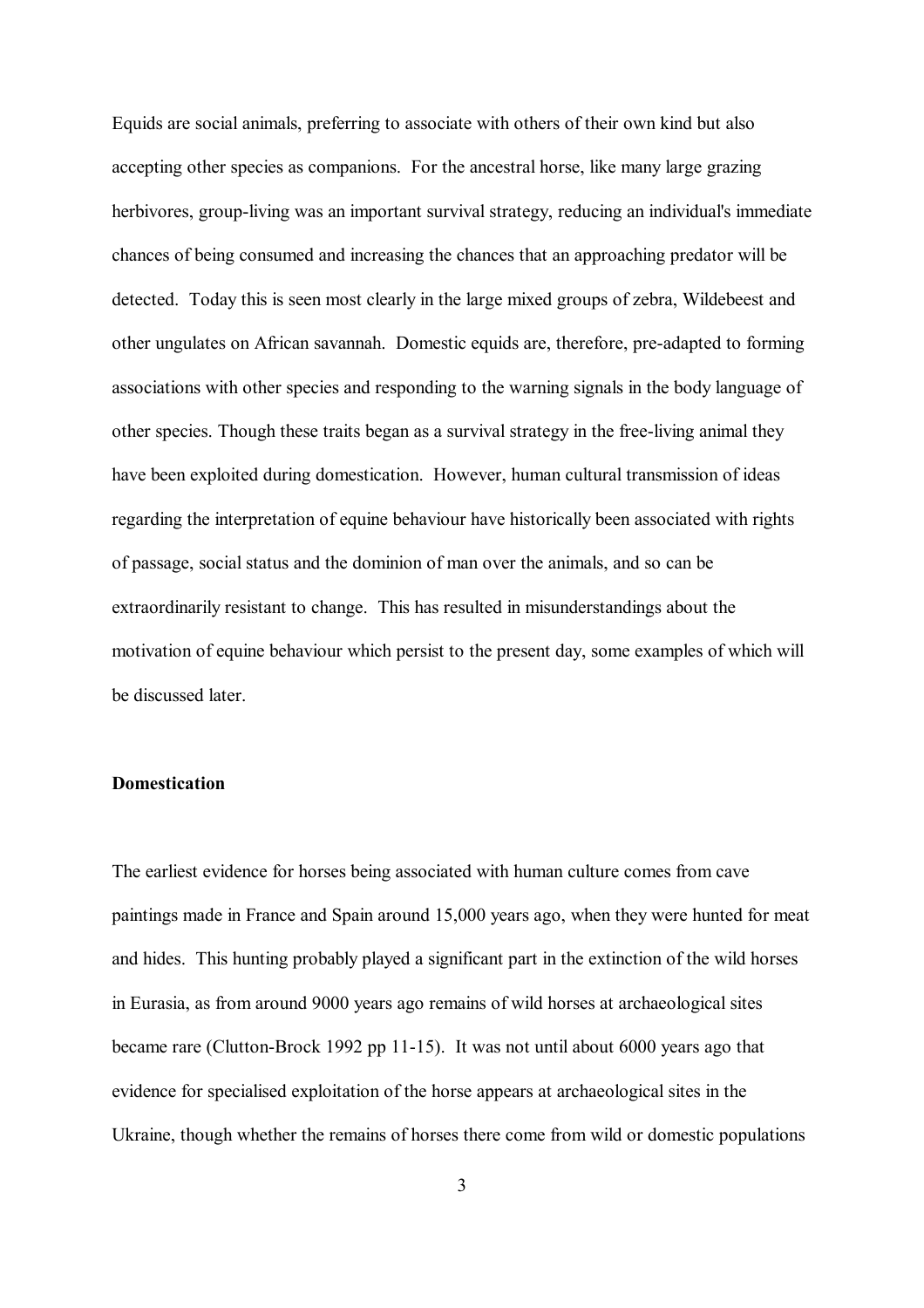remains under investigation (Levine 1990).

The first domestic equids were probably used as sources of meat, milk and hide, then as pack and draught animals. There is some debate over when horses were first ridden, but by the first millennium BC the importance of the ridden horse in human culture had been established (Clutton-Brock 1992, p 73). The role of the horse has mirrored the changes in human society ever since, as war horse, draught horse and today as a sporting and companion animal. During this time there appear to have been two main approaches to the horse-human relationship. One is similar to that which had worked well in the earlier domestication of the dog, where humans attempt to establish their dominance over the horse, and the other is a cooperative approach based on an understanding of the behaviour of the horse. Both approaches were apparent during the Classical period where they reflected the nature of different cultures, especially in regard to mounted combat (Barclay 1980), and both persist to various extent in equestrian traditions today.

Today, truly wild horses are extinct or persist only as captive populations in zoos or semireserves. Feral domestic populations have therefore been studied to investigate how freeranging equine society functions in the natural environment (e.g Tyler 1972, Berger 1977). The ease with which the horse can adopt and thrive in the feral condition indicates that the behavioural repertoire of the horse is relatively unaltered from the ancestral state. The horse remains physically and mentally adapted to life on an open plain or mountain. The plasticity in its behaviour enables it to exploit other habitats, such as the woodlands of the New Forest, or the marshlands of the Camargue and presumably also facilitated the domestication process. However, unlike other large grazing herbivores with horns and antlers, the horse's main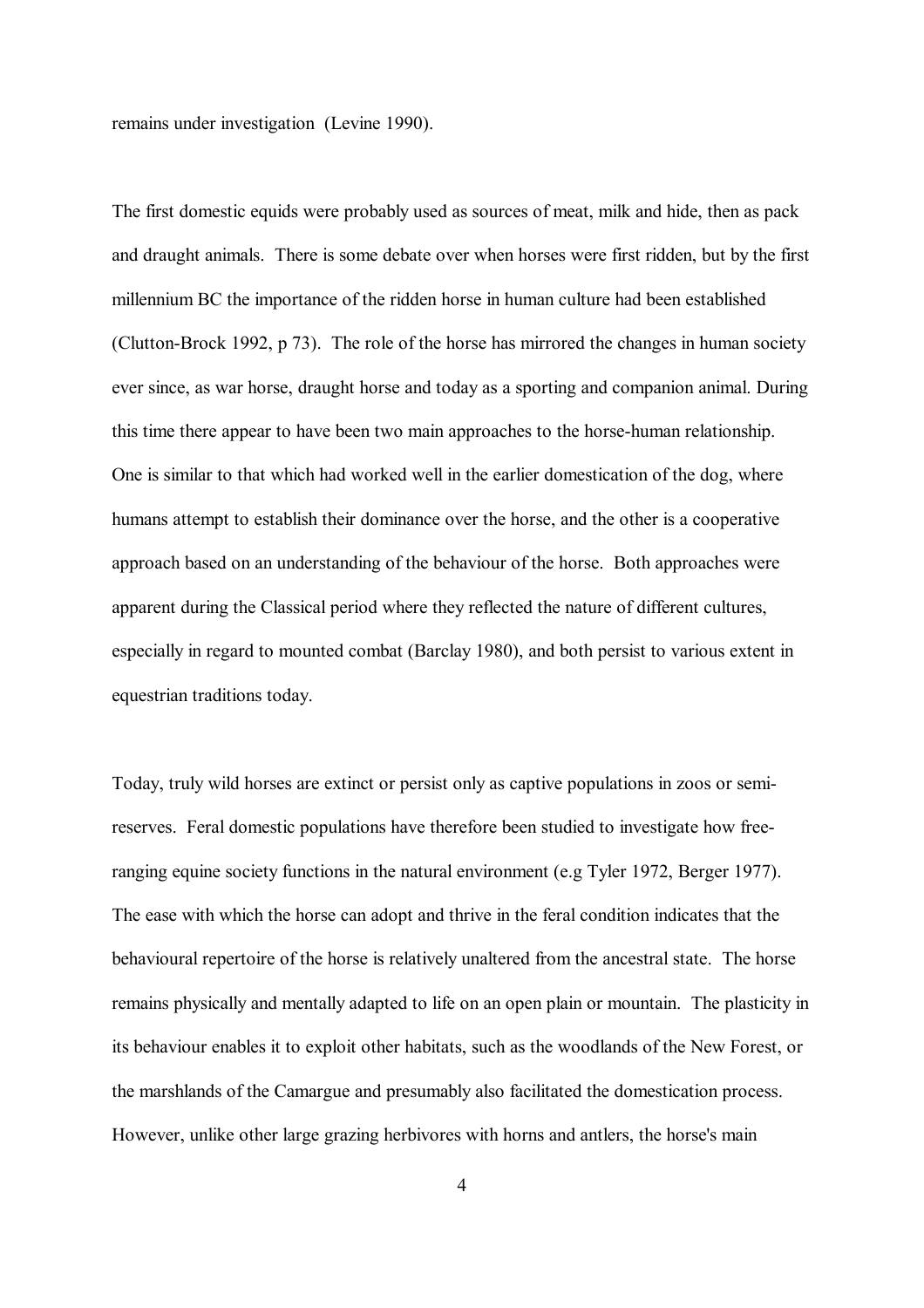defence is flight. The requirement to detect and avoid potential predators fashioned the morphology, sensory systems and behaviour of the horse and continues to play an important role in the horse-human relationship.

Though human society has changed rapidly since the horse was domesticated, these changes have taken place in a very short period of evolutionary time. Today, in many human cultures, horses do not live in conditions which their evolutionary history has equipped them to survive. Competition, leisure and working horses are often stabled individually, which reduces the risk of horses injuring each other and the amount of land required to keep them. Stabling also makes it easier to control the horses' diet, to catch them and keep them clean. To humans the stable appears safe and inviting as it offers protection from the weather, privacy and a comfortable bed. However, our perceptions evolved under very different conditions to those of the horse. A stable (Fig. 1) appears to conflict with many of the horse's survival instincts; by making it vulnerable through isolation, restricting sensory input for the detection of approaching predators and preventing escape. These effects coupled with associated restriction of foraging time have been linked to the expression of stereotypic behaviour in some individuals (McGreevy *et al.* 1995).

## **Social structure**

Wild or feral equids rarely live alone, but in family or bachelor groups. Studies of feral and free ranging horses have shown that horse society is basically matriarchal and consists of enduring associations between mares and their offspring (Wells & Goldschmidt-Rothschild 1979). These associations persist even in the absence of a stallion, as seen in some of the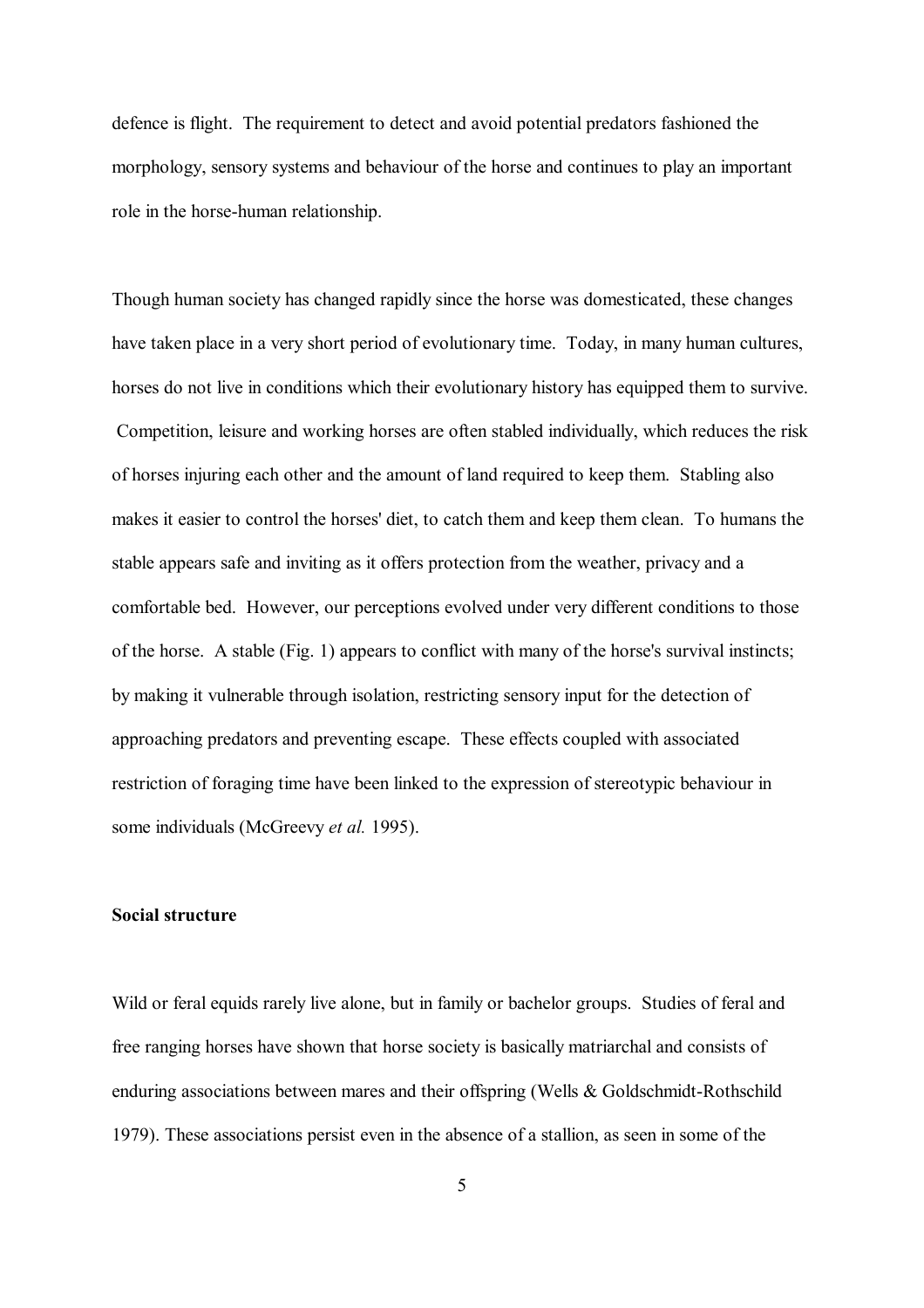managed free-ranging populations of ponies in the UK (Tyler 1972). In un-managed feral populations these family groups usually have a single stallion, though multiple stallion bands do exist (Miller 1981). Despite the popular macho image of the stallion, family bands are generally led by mares, and studies have shown that both in feral and domestic horse groups, stallions were neither the dominant nor the most aggressive animals in their herds (Houpt & Keiper, 1982). It is ironic therefore, that in some human traditions stallions are considered dangerous and savage beasts, to be kept apart. This often leads to their being kept in very restrictive conditions which in turn tend to produce animals which fulfill this expectation (Houpt 1983, Dodman *et al.* 1994). Stallion management and the restraint of mares during inhand serving are areas of concern for many ethologists who are seeking to raise awareness of alternative management practices (e.g. Kiley-Worthington 1997).

Foals are precocial developers and though they initially stay close to their mother's side they begin to associate with other foals and to form peer groups during the first week of life. As a result the primary social bonding is in kinship groups at weaning which takes place naturally at around 8-9 months (Fraser 1992). Young horses remain with their natal groups until they approach maturity. Juvenile colts leave, or may be expelled by the stallion, when they are 1 to 2 years old and form bachelor groups where they practice the skills necessary for the acquisition of their own band of mares. The majority of fillies leave when between 1.5 and 2.5 years old to join other existing harems or form new ones with males from bachelor groups (Monard *et al.* 1996). The harem, peer groups and pair bonds therefore, provide continuity in the life of juveniles for some considerable time after weaning in the natural environment (Fig. 2.). This is a very different weaning from that experienced by many domestic foals which encounter abrupt separation from the mother, often compounded by removal to a new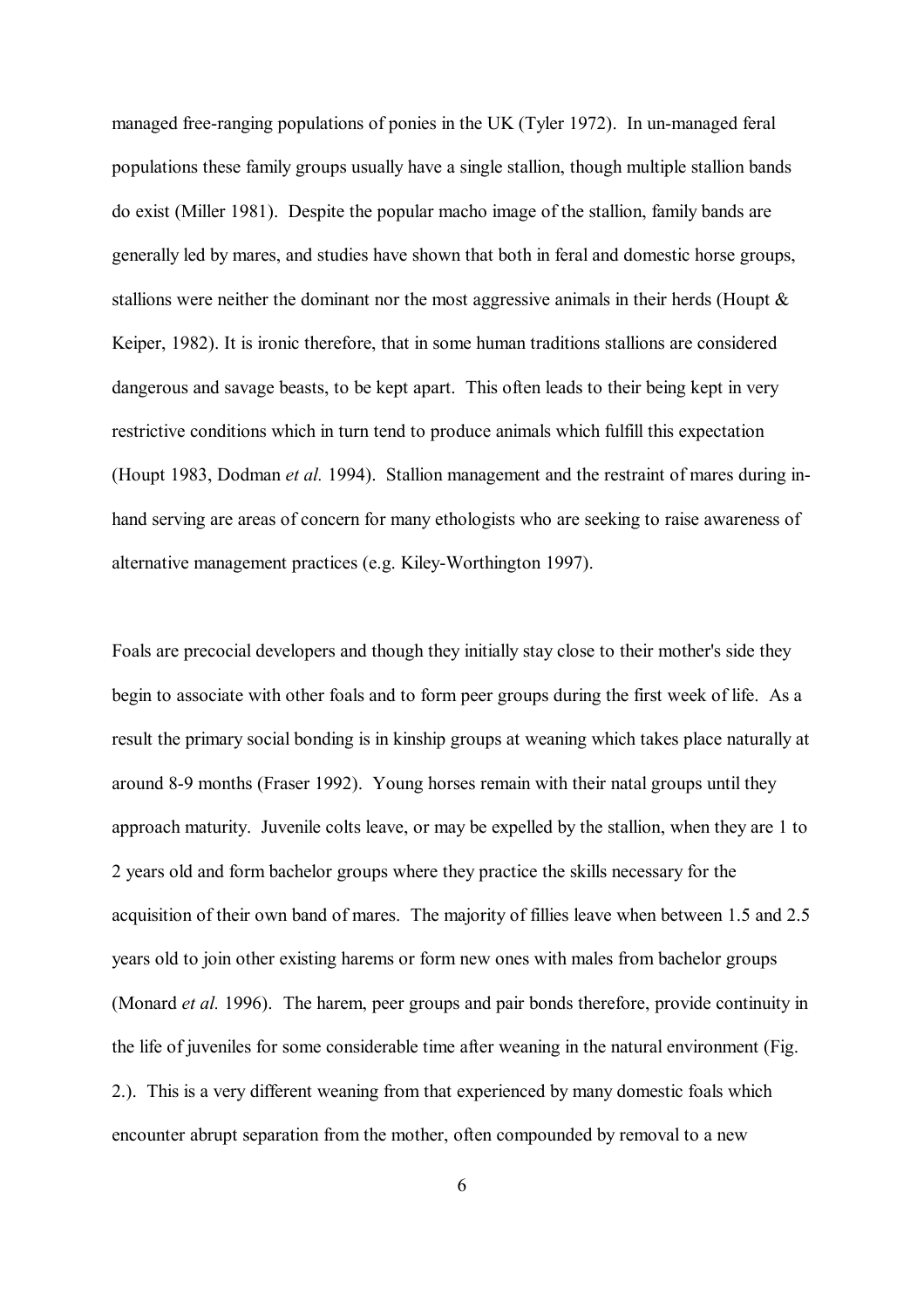environment.

Such traditional weaning may be favoured where foals are raised as a cash crop due to financial considerations, but it also appears to be accepted simply as part of the established regime by many horse breeders in the UK. However, many owners and women especially, feel uneasy about the process. Their concerns, coupled with the information presented in these proceedings by another author (Nicol *in press*) would suggest that weaning practices are an area where ethologists could promote change with relative ease.

#### **Social behaviour**

In the wild, membership of a group is such an important survival strategy that the social behaviour of the horse functions to minimise conflict within the group and so promotes its stability. Horses readily form social order and overt aggression in feral horse bands is relatively rare, compared with horses in the domestic environment (Houpt and Keiper 1982). Individual dominance order is unidirectional, but may not be linear throughout the group, so that A may be dominant to B who may be dominant to C, but C may be dominant over A *(Houpt et al*. 1978). The group order may therefore be complex but cohesive. In the wild, unsettled dominance relationships are usually only found among young horses, and freeranging equine society could be said to function on kinship, recognition and respecting another's space. The existence of an "avoidance order" in established groups gives a far better measure of their social system, than can be gained from a dominance order constructed from aggressive encounters (Fraser 1992).

7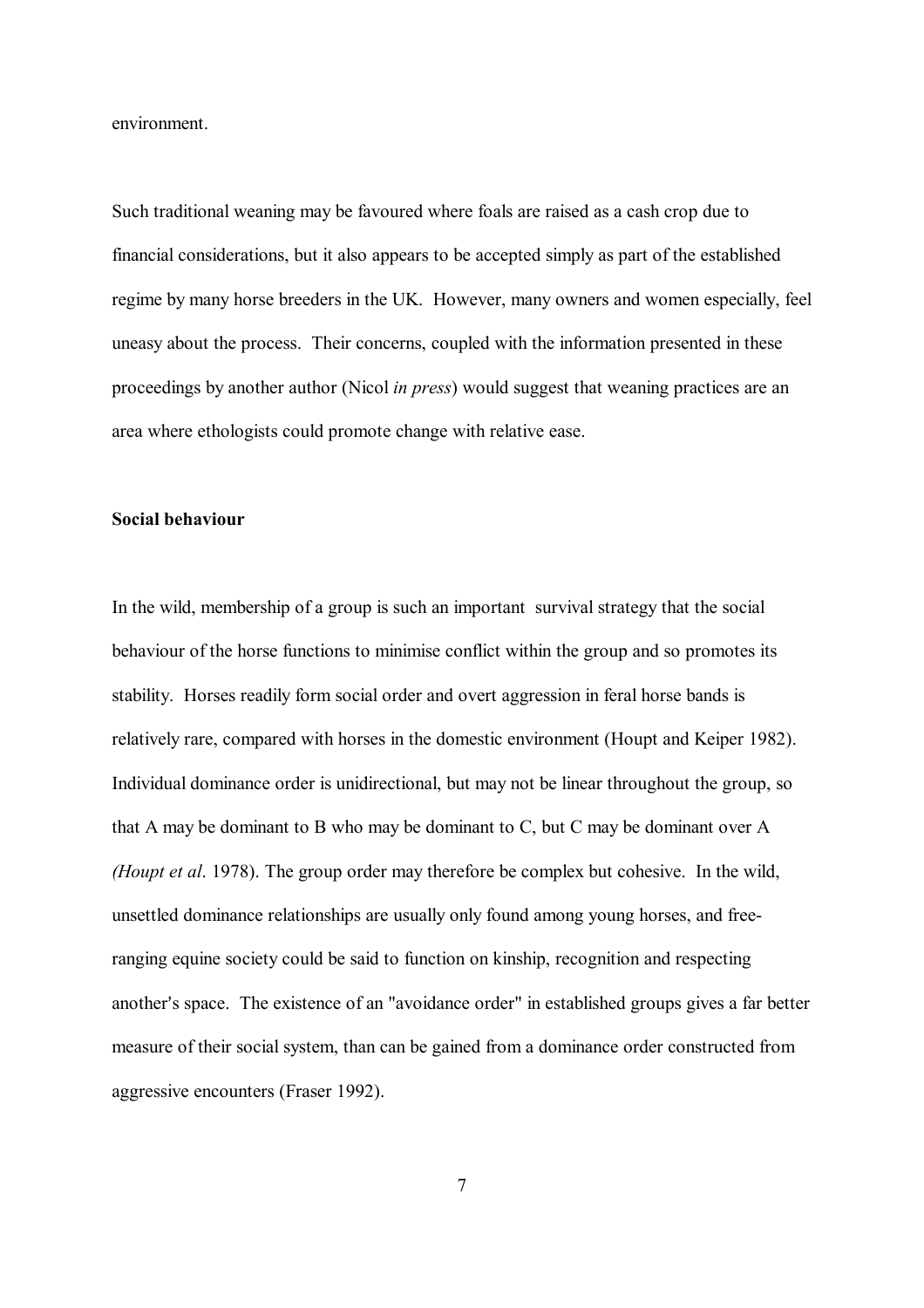We tend to get a slightly distorted impression of the role of aggression in equine society as it is far more frequent in the domestic environment in competition for limited resources such as supplementary feed, or access to water troughs (Houpt and Keiper 1982). But even here given adequate space, subordinate individuals will deliberately avoid moving close to dominant ones. Another problem of the domestic environment, and particularly in livery yards, is that membership of the social group is constantly changing and so interband relationships are rarely settled. This results in high levels of aggression and resultant injury, though there are ways of trying to minimise this such as gradual introduction of new horses to established groups.

## **The horse-human relationship**

Researchers from many disciplines have studied dominance and aggression in animals, often in the hope that it will aid the understanding of such behaviour patterns in human societies (Manning and Dawkins 1992). However, the consequences of social dominance appear lower for the horse than in some other species for example, the wolf, and arguably humans as well. First, the horse's primary motivation must be survival, and second, social dominance carries less of a reproductive advantage. In the wolf, only the dominant individuals reproduce and the reproductive activities of subordinates are suppressed so that the activities of the whole pack ensure the survival of the dominant animals' cubs (Zimen 1976, Derix et. al. 1993). In feral horse populations most mares within harems produce offspring, and even bachelor stallions appear to have access to some matings (Miller 1981). Therefore, as horses can establish an enduring social order, reinforcing the dominance relationship between individuals is of comparatively low importance and this must have implications for the human-horse relationship. Equestrian traditions which are constantly concerned with exerting the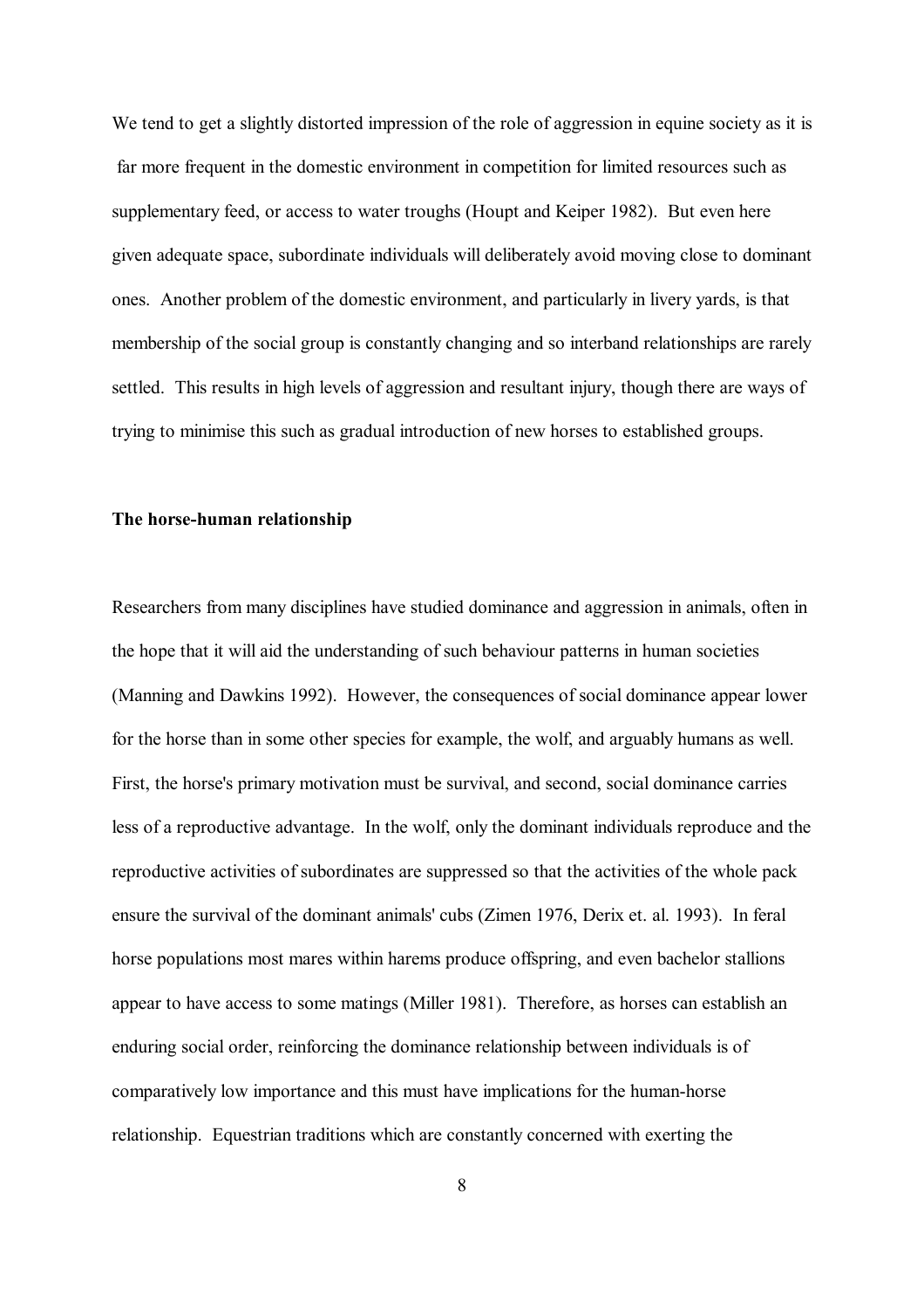dominance of the rider over the horse could appear, therefore, to be misguided. For if humans repeatedly attempt to reinforce their dominance over the horses in their charge, it should be recognised that the natural equine response will be avoidance. If the horse is increasingly assuming the role of a companion animal this would seem far from an ideal strategy.

Equestrian traditions which have their basis in establishing a co-operative relationship with the horse would appear to more closely approximate the social relationships seen in free-ranging equine society. An important feature of equid behaviour is the formation of pair bonds; these are mutually supportive and can occur within groups through preferences for particular companions. Bonded pairs associate closely, grazing and resting together, and indulge in bouts of mutual grooming (Fig. 3) and affiliative neck overlapping. Pair bonds seem advantageous to both participants, and seem to play an important role in social support, particularly in difficult situations. Pair bonds can also be established in domestication with other species such as donkeys or goats, and this tendency may also be the foundation for horse-human bonds which extend beyond the usual master-servant relationship.

An appreciation of the importance of play to the horse under natural conditions also provides an alternative approach to understanding the human-horse relationship. Play within peer groups has a vital role in the development of the horse with up to 75% of the kinetic activity of foals devoted to play. Play continues to be an important activity even in maturity (Fraser 1992). Maynard Smith (1982) demonstrated in his work on game theory, that playing games involves learning sets of rules, so it has been argued that during the process of domestication the naturally high levels of movement and social play have been channelled into work and recreational equestrian activities (Fraser 1992). The process of learning the rules of play can,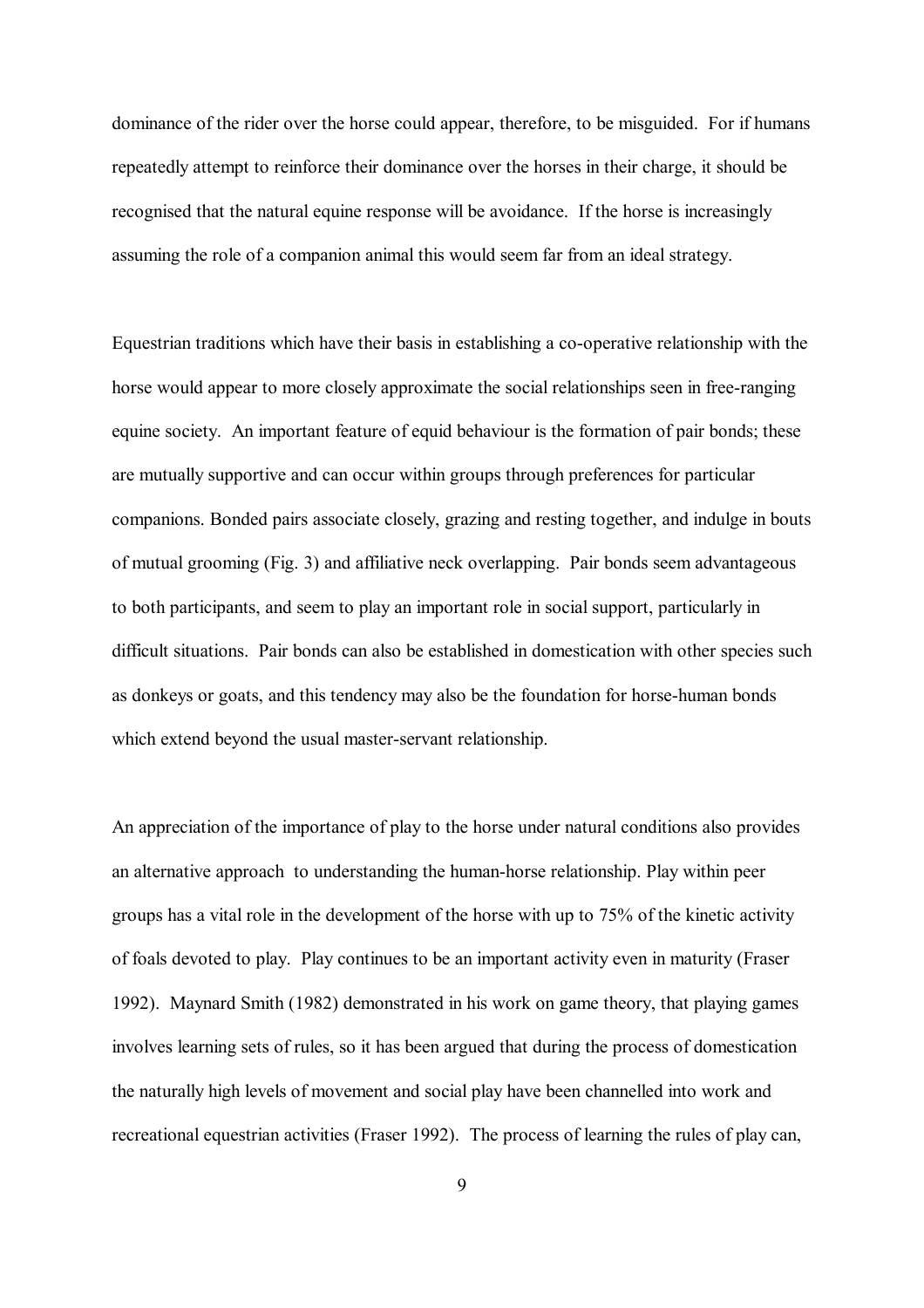therefore, explain the socialisation and training of horses, with horse and human acting as partners in interspecific social play.

## **Interspecific communication.**

Body postures, or outlines, play an important role in communication and co-ordinating group activities. As horses are primarily visual communicators they are extremely sensitive to subtle changes in the body language of their companions (Waring 1983). The alarm posture of the horse serves to alert the herd to possible danger and is a posture of high tension. Sensitivity to displays of bodily tension is also an example of their communication which they generalise towards humans. Horses react to tension in humans with the same alarm as if it were exhibited by equine companions.

As with many social animals horses show escalated warnings of aggression, and due perhaps to the consequences of ignoring these, they have received more attention in the literature than other aspects of equine communication and behaviour (e.g. Miller 1981, McDonnell & Haviland 1995). In comparison, there are few obvious signals of submission in the horse, and submission is often expressed simply by moving away from a threat, or desired resource (Waring 1983). It is possible that acknowledged control of space within the herd renders unnecessary signals obvious enough for humans to recognise.

In addition to the generally accepted submissive signals of tail clamping and rapid head withdrawal (Waring 1983), some signals have been claimed to indicate submission but on closer examination may not. For example, foals exhibit snapping towards other horses and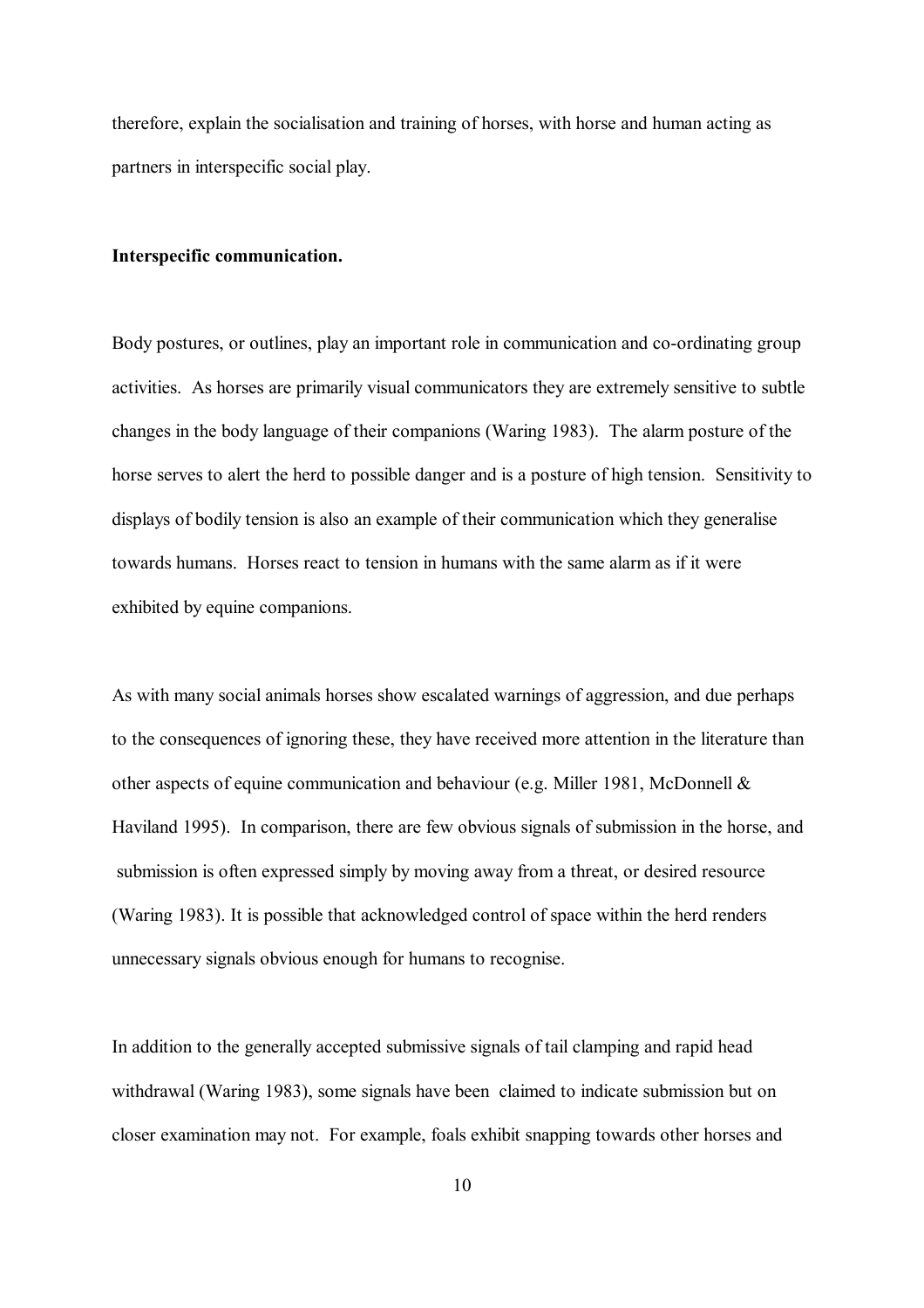this is characterised by drawing back the lips and snapping the jaws, with the head and neck outstretched. This is a juvenile gesture and generally ceases to be expressed after puberty. Snapping was originally considered to be submissive, but studies have shown that snapping failed to inhibit aggression from conspecifics and may even trigger aggression in some cases (Crowell-Davis *et al.* 1985). They suggested that snapping may have multiple meanings depending on context, or that it is a displacement activity derived from nursing behaviour.

Licking-and-chewing and head lowering are also claimed by some to be submissive signals, but at present there is no published account of their appearance during social interactions in either domestic or free ranging horses. Licking-and-chewing is often exhibited during demonstrations of round pen work, but a similar set of signals have been reported by Houpt *et al.* (1978) when horses are expecting food. Licking-and-chewing may therefore prove to be a displacement activity, or comfort behaviour, associated with conflicting motivations in the horse. Head Lowering during demonstrations of Round pen techniques, or lunging without side-reins (Fig. 4), is also often interpreted as submission but may simply signal a desire to approach the handler. Further investigation of both of these behaviour patterns is required if their role in horse-horse and horse-human interactions is to be fully understood.

# **Conclusion**

When we consider the reasons for people keeping horses and the way that they are managed, a great deal seems contrary to the behaviour which has ensured the horse's survival. People restrict horses' freedom and ability to maintain social relationships; we expect them to allow our presence in areas which make them vulnerable to attack; we make them jump over easily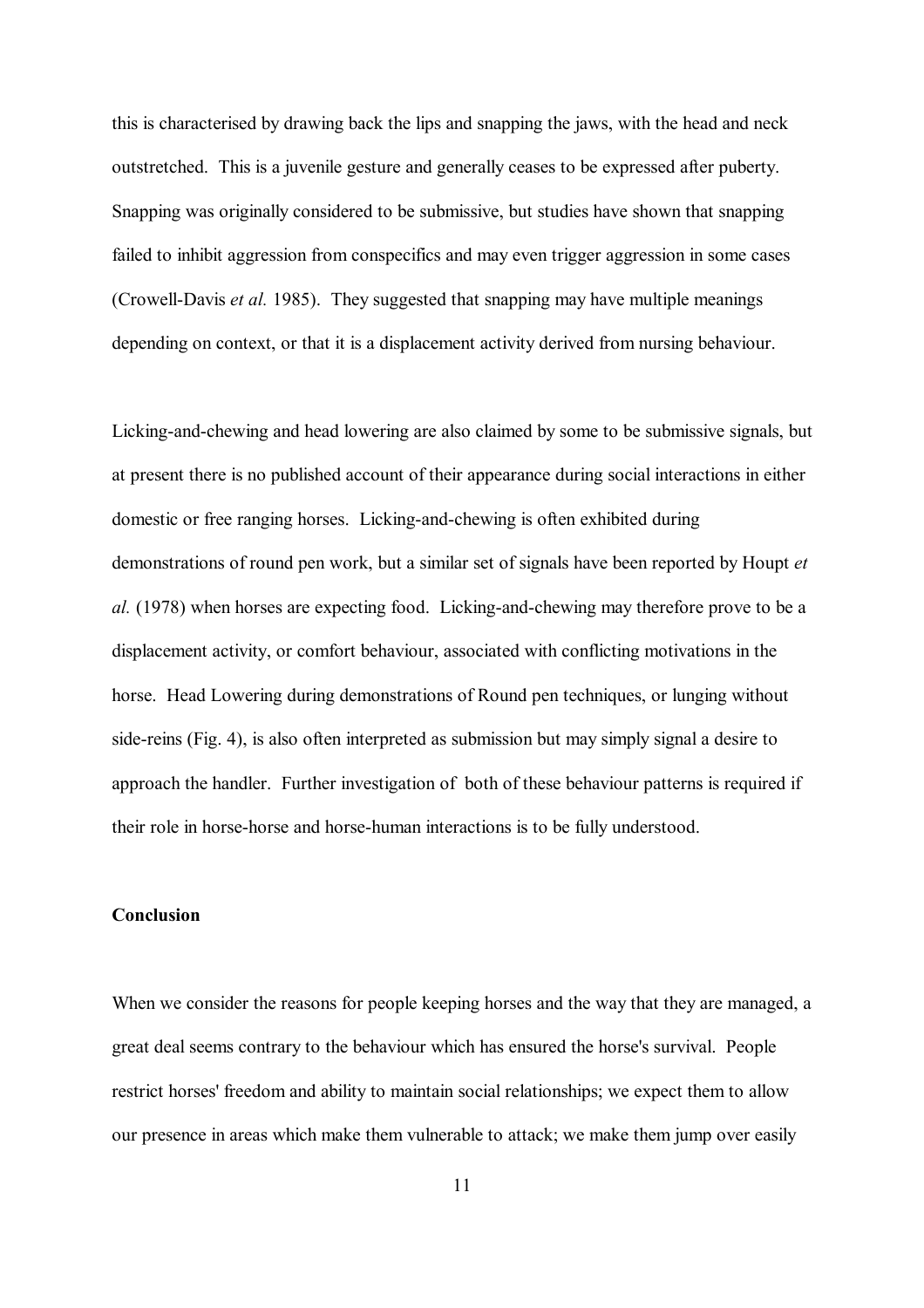avoidable objects and expend energy travelling in repeated circles. This is not to say that the horse has not benefited from its association with man, but unfortunately human culture has both helped and hindered our understanding of the horse. All too often those horses which cannot adapt to the conditions that we impose are destroyed. However, by appreciating the adaptive significance of equine behaviour, sympathetic and effective management of the horse can be achieved. Most people who own horses have their best interests at heart, but if misconceptions and inertia in traditional management systems are not challenged, improvements are likely to be slow to emerge.

# **References**

Barclay, H.B. (1980) The role of the horse in man's culture. J.A. Allen. London. pp 51-101

- Berger, J. (1977) Organisational systems and dominance in feral horses in the Grand Canyon.  *Behav. Ecol. Sociobiol.* **2** 131-146
- Clutton-Brock, J. (1992) Horse Power: A history of the horse and the donkey in human societies. Harvard University Press, Massachusetts. pp 11- 25, 73, 154-164.
- Crowell-Davis, S.L., Houpt, K.A., Burnham, J.S. (1985) Snapping by foals. *Z. Tierpsychol.*   **69** 42-54
- Darwin C. (1899) The variation of animals and plants under domestication. John Murray. London. pp 176-208.
- Derix, R., Van Hoof, J., De Vries, H., Wensing, J. (1993) Male and female mating competition in wolves: female suppression vs. male intervention. *Behaviour* **127** (1-2) 141 -174
- Dodman D.H., Normile, J.A, Shuster, L., Rand, W. (1994) Equine self-mutilation syndrome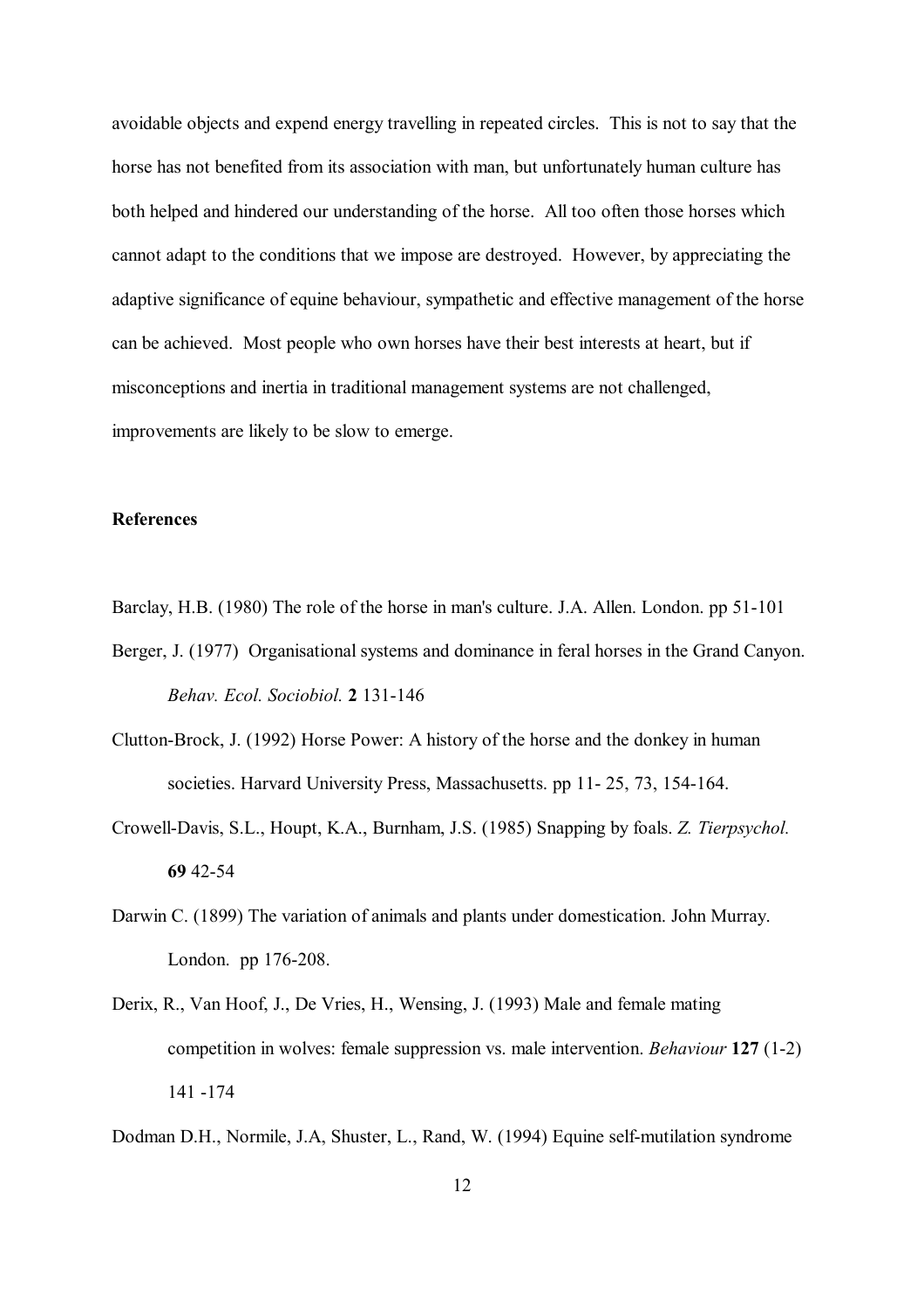(57 cases). *J. Amer. Vet. Med. Assoc.* **204** (8) 1219-1223

Fraser A.F. (1992) The behaviour of the horse. C.A.B. International, Wallingford. pp 159-195

- Goodwin, D., Bradshaw, J.W.S., Wickens, S.M. (1997) Paedomorphosis affects visual signals of domestic dogs. *Anim. Behav.* **53** 297-304
- Houpt, K.A. (1983) Self directed aggression. A stallion behaviour problem. *Equine Pract.* **5** 6-8
- Houpt, K.A., Keiper. R. (1982) The position of the stallion in the equine dominance hierarchy of feral and domestic ponies. *J. Anim. Sci*. **54** (5) 945-950
- Houpt, K.K, Law, K., Martinisi, V. (1978) Dominance Hierachies in Domestic Horses. *Appl. Anim. Ethol.* **4** 273-283
- Kiley-Worthington, M. (1997) Equine Welfare. J.A.Allen. London. pp 156-181.
- Levine, M.A. (1990) Derivka and the problem of horse domestication. *Antiquity* **64** 727-40
- Manning, A., Dawkins, M.S. (1992) An introduction to animal behaviour. Cambridge University Press, Cambridge. pp 97-100.
- Maynard Smith, J. (1982) Evolution and the theory of games. Cambridge University Press, Cambridge. pp 56-67.
- MacFadden, B.J. (1996) Fossil horses: systematics, paleobiology and evolution of the family equidae. Cambridge University Press. pp 263-297.
- McDonnell, S.M., Haviland, J.C.S. (1995) Agonistic ethogram of the equid bachelor band.  *Appl. Anim. Behav. Sci.* **43** 147-188
- McGreevy, P.D. French, N.P., Nicol, C.J. (1995) The prevalence of abnormal behaviours in dressage, eventing and endurance horses in relation to stabling. *Vet. Record.* **137** 36-37
- Miller, R. (1981) Male aggression, dominance and breeding behavior in Red Desert feral horses. *Z. Tierpsychol.* **57** 340-351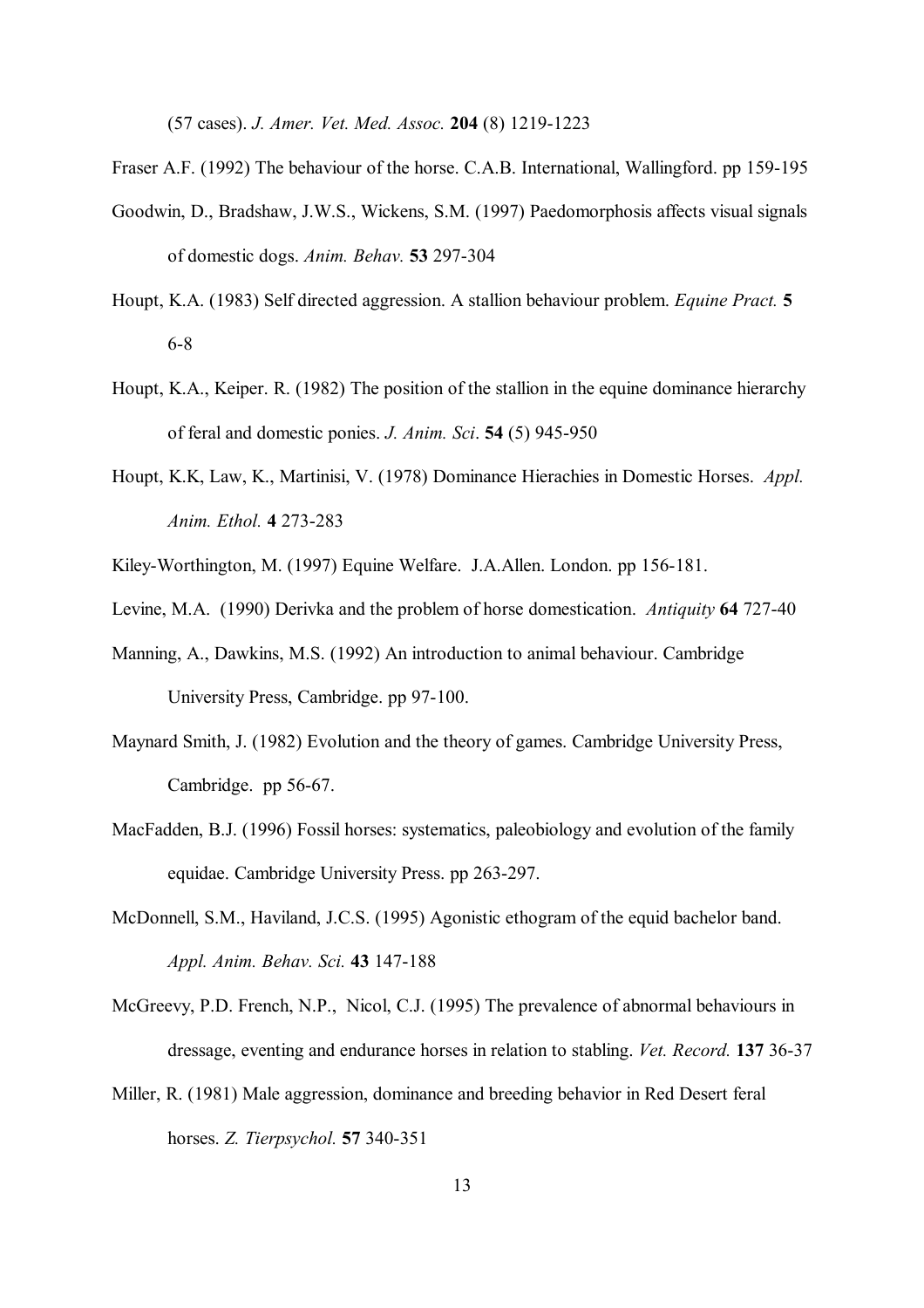Monard, A.M., Duncan, P. and Boy, V. (1996) The proximate mechanisms of natal dispersal in female horses. *Behaviour* **52** (3) 1095-1124

Nichol, C. (in press) Understanding equine stereotypies.

Tyler, S.J. (1972) The behaviour and social organisation of the New Forest ponies. *Anim. Behav. Mono.* **5** (2) 85-196

Waring, G.H. (1983) Horse Behaviour: The behavioral traits and adaptations of domestic and wild horses, including ponies. Noyes Publications, New Jersey. pp 175-215

Wells, S.M., Goldschmidt-Rothschild, B. (1979) Social behaviour and relationships in a herd of Camargue Horses. *Z. Tierpsychol.* **49** 363-380

Ziemen, E. (1976) On the regulation of pack size in wolves. *Z. Tierpsychol.* **40** 300-341